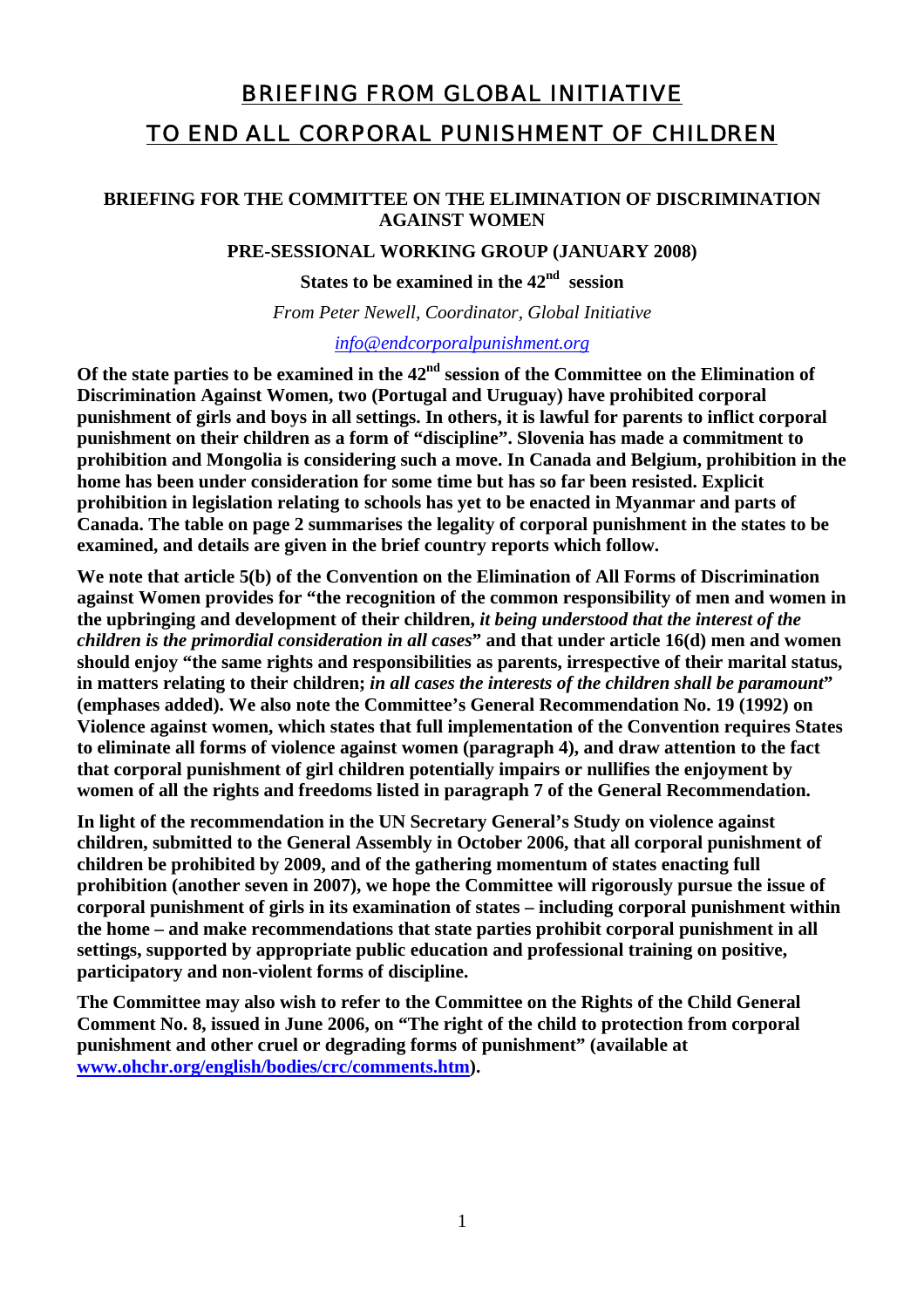| <b>State</b> | <b>Prohibited in</b> | <b>Prohibited</b> | Prohibited in penal system |                | <b>Prohibited in</b> |
|--------------|----------------------|-------------------|----------------------------|----------------|----------------------|
|              | the home             | in schools        | As sentence                | As             | alternative care     |
|              |                      |                   | for crime                  | disciplinary   | settings             |
|              |                      |                   |                            | measure        |                      |
| Belgium      | NO <sup>1</sup>      | <b>YES</b>        | <b>YES</b>                 | <b>YES</b>     | SOME <sup>2</sup>    |
| Cameroon     | NO                   | <b>YES</b>        | <b>YES</b>                 | <b>YES</b>     | N <sub>O</sub>       |
| Canada       | NO <sup>3</sup>      | YES <sup>4</sup>  | <b>YES</b>                 | <b>YES</b>     | SOME <sup>5</sup>    |
| Ecuador      | NO                   | <b>YES</b>        | YES <sup>6</sup>           | NO             | SOME <sup>1</sup>    |
| El Salvador  | N <sub>O</sub>       | <b>YES</b>        | <b>YES</b>                 | <b>YES</b>     | 222                  |
| Kyrgyzstan   | NO                   | <b>YES</b>        | <b>YES</b>                 | <b>YES</b>     | SOME <sup>8</sup>    |
| Mongolia     | NO <sup>9</sup>      | <b>YES</b>        | <b>YES</b>                 | N <sub>O</sub> | N <sub>O</sub>       |
| Myanmar      | N <sub>O</sub>       | $NO^{10}$         | YES <sup>11</sup>          | N <sub>O</sub> | N <sub>O</sub>       |
| Portugal     | <b>YES</b>           | <b>YES</b>        | <b>YES</b>                 | <b>YES</b>     | <b>YES</b>           |
| Slovenia     | $NO^{12}$            | <b>YES</b>        | <b>YES</b>                 | <b>YES</b>     | $SOME^{13}$          |
| Uruguay      | <b>YES</b>           | <b>YES</b>        | <b>YES</b>                 | <b>YES</b>     | <b>YES</b>           |

## **SUMMARY - CORPORAL PUNISHMENT IN STATES TO BE EXAMINED IN 42<sup>nd</sup> SESSION**

#### **BELGIUM**

 $\overline{a}$ 

Corporal punishment is lawful in the **home**. In 2005, a proposed amendment to the Civil Code was pending before the Senate but explicit prohibition is yet to be enacted. Telephone interviews with 1,070 adults aged 15 years and over in April 2004, revealed that 77% consider it acceptable for parents to smack their children, including 17% who believe it is always acceptable and 60% who believe there are some circumstances in which it is acceptable. Just under a fifth (19%) believe it is unacceptable in any circumstances.[14](#page-1-13)

Corporal punishment is unlawful in **schools** and in the **penal system**. In **alternative care settings**, some but not all communities prohibit corporal punishment in institutions for children and foster-care.

In 2002, the **Committee on the Rights of the Child**, in its concluding observations on the state party's second report, expressed concern at the lack of prohibition in law of corporal punishment and recommended that the state party enact explicit prohibition of corporal punishment in the family, in schools and in institutions (CRC/C/15/Add.178, paras. 23 and 24). The Committee had previously recommended prohibition in the family in 1995 (CRC/C/15/Add.38, para. 15). The **European** 

<span id="page-1-0"></span><sup>&</sup>lt;sup>1</sup> Bill which would prohibit under discussion (2005)

<span id="page-1-1"></span> $2^2$  Prohibited in institutions and foster care by decrees in some communities; not prohibited in non-institutional childcare

<span id="page-1-2"></span><sup>&</sup>lt;sup>3</sup> Bill which would prohibit under discussion (2007)

<span id="page-1-3"></span><sup>&</sup>lt;sup>4</sup> Prohibited by 2004 Supreme Court ruling

<span id="page-1-4"></span><sup>&</sup>lt;sup>5</sup> Prohibited in state provided care in Alberta, British Colombia and Manitoba; in Ontario prohibited in provinciallylicensed childcare programmes and foster homes and for all children receiving services from a child protection agency or other service provider licensed or approved by the province; in Quebec no right of correction under the Civil Code but right of correction in Federal Criminal Code applies

<span id="page-1-5"></span><sup>6</sup> But possibly lawful among indigenous communities

<span id="page-1-6"></span><sup>7</sup> Prohibited in institutions but lawful in other childcare settings

<span id="page-1-7"></span><sup>8</sup> Prohibited in residential institutions

<span id="page-1-8"></span><sup>&</sup>lt;sup>9</sup> Government considering prohibition (2007)

<span id="page-1-9"></span><sup>&</sup>lt;sup>10</sup> Prohibited by Government directive

<span id="page-1-10"></span> $11$  But some legislation not amended/repealed

<span id="page-1-11"></span> $12$  Government committed to prohibition (2004); bill which would prohibit under discussion (2007)

<span id="page-1-12"></span><sup>&</sup>lt;sup>13</sup> Prohibited in day care centres and residential schools

<span id="page-1-13"></span><sup>&</sup>lt;sup>14</sup> Market & Opinion Research International, 2004, "Attitudes towards smacking children: Belgium", Research conducted for the Association for the Protection of All Children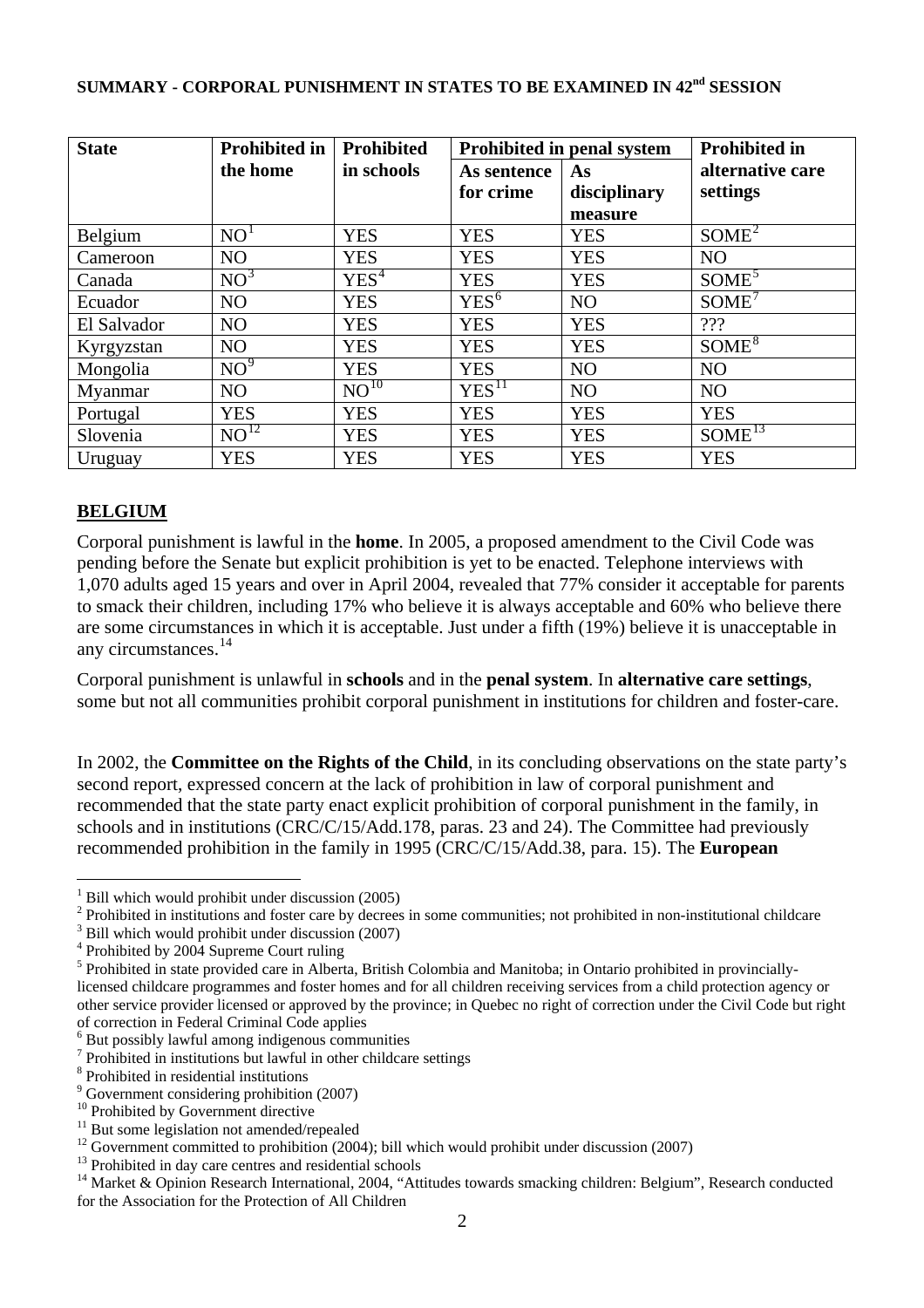**Committee of Social Rights** has twice found the situation in Belgium to be not in conformity with article 17 of the European Social Charter because there is no prohibition of corporal punishment in the family, in 2007 (Conclusions XVIII-1, vol.1) and in 2005 (Conclusions XVII-2). Following a complaint against Belgium brought in 2003 by the World Organisation Against Torture under the Collective Complaints procedure of the European Social Charter, the European Committee of Social Rights concluded that Belgium was in violation of Article 17 of the Charter because there is no explicit prohibition in law of corporal punishment of children by parents and other carers (including noninstitutional childcare facilities and arrangements) (Resolution ResChS(2005)10, Collective complaint No. 21/2003 by the World Organisation against Torture (OMCT) against Belgium, adopted by the Council of Ministers on 8 June 2005). The Committee had first raised concerns about prohibition in the family in 2001 (Conclusions XV-2 vol. 1).

### **CAMEROON**

Corporal punishment is lawful in the **home**. In 2004, a law against violence against women was being finalised and a draft Family Code and a draft Child Protection Code were under consideration but we have no further details. According to a study on corporal punishment made by the NGO EMEDA with UNICEF support in December 2000, 81.4% of families admitted to using corporal punishment against children as an educational measure.<sup>[15](#page-2-0)</sup>

Corporal punishment is prohibited in **schools** and in the **penal system**, but there is no explicit prohibition of its use in **alternative care settings**.

In 2001, following examination of the state party's initial report, the **Committee on the Rights of the Child** expressed concern about abuse within the family and in schools and recommended monitoring and enforcement of the ban on corporal punishment in schools **(**CRC/C/15/Add.164, paras. 40, 41, 54 and 55).

## **CANADA**

Corporal punishment is lawful in the **home** under section 43 of the Criminal Code which states: "Every schoolteacher, parent or person standing in the place of a parent is justified in using force by way of correction toward a pupil or child, as the case may be, who is under his care, if the force does not exceed what is reasonable under the circumstances." A Supreme Court ruling on 30 January 2004 stated that this section justifies only "minor corrective force of a transitory and trifling nature" and that it rules out corporal punishment of children under the age of two years or over the age of 12 years, as well as degrading, inhuman or harmful conduct, discipline using objects such as rulers or belts and blows or slaps to the head (*Canadian Foundation for Children, Youth and the Law v Canada (Attorney General*), file no. 29113). In Quebec, reference to a "right of correction" was removed from the Civil Code in 1994, and a number of rulings have stated that the right of correction is no longer recognised in Quebec's civil law, but section 43 of the federal Criminal Code applies nevertheless. As at November 2007, Bill S-209 which would repeal section 43 of the Criminal Code was under discussion in the Senate, and the Standing Senate Committee on Human Rights had recommended repeal of the defence by 2009.

Research has repeatedly highlighted widespread acceptance of corporal punishment in the home. In a survey of 1,000 people in an SES/Sun Media poll on the eve of the 2004 Supreme Court ruling, 64% supported the use of force such as spanking by parents to discipline a child, though most opposed physical force being used by others.<sup>[16](#page-2-1)</sup> A 2002 survey found that 50% of parents reported that they or

 $\overline{a}$ <sup>15</sup> reported by UNICEF, June 2004

<span id="page-2-1"></span><span id="page-2-0"></span><sup>16 &</sup>quot;Spanking poll backs ruling", *Winnipeg Sun*, Manitoba, 1 February 2004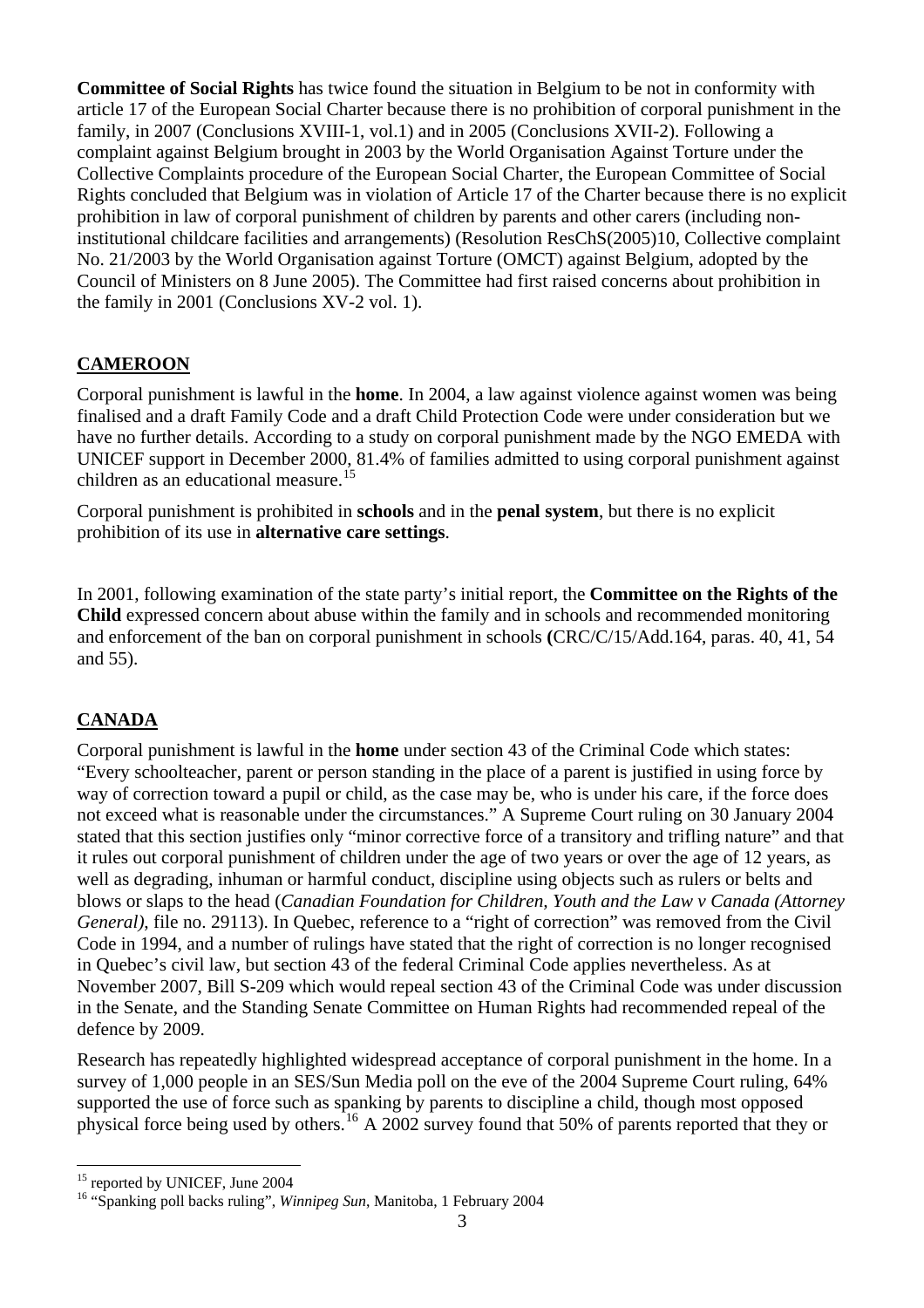their spouse had "inflicted light corporal punishment, like a slap" on their children.<sup>[17](#page-3-0)</sup> In a sample of mothers of preschoolers in Manitoba and Ontario, 70% reported having used physical punishment at some time; one third of those who used it did so at least once per week.<sup>[18](#page-3-1)</sup>

Corporal punishment is unlawful in **schools** under the 2004 Supreme Court judgment but this is not yet confirmed in the laws of all provinces and territories. Corporal punishment is unlawful in the **penal system**. Corporal punishment is not prohibited in all **alternative care settings** in all states and territories: it is not prohibited in child care in New Brunswick and in foster care in New Brunswick, Newfoundland, Northwest Territories, Nova Scotia, Nunavut, Prince Edward Island, Saskatchewan and Yukon.

The **Committee on the Rights of the Child** has twice expressed concern at the legality of corporal punishment of children in the home in penal legislation and recommended explicit prohibition in the home and in schools (CRC/C/15/Add.215, Concluding observations on second report, 2003, paras. 32, 33 and 45; and CRC/C/15/Add.37, Concluding observations on initial report, 1995, paras. 14 and 25). In its most recent recommendations, the Committee stated it was "deeply concerned that the State party has not enacted legislation explicitly prohibiting all forms of corporal punishment and has taken no action to remove section 43 of the Criminal Code, which allows corporal punishment" and recommended "that the State party adopt legislation to remove the existing authorization of the use of 'reasonable force' in disciplining children and explicitly prohibit all forms of violence against children, however light, within the family, in schools and in other institutions where children may be placed" (paras. 32 and 33).

## **ECUADOR**

 $\overline{a}$ 

Corporal punishment is lawful in the **home**. Article 76 of the Childhood and Adolescence Code states that abusive practices suffered by children cannot be justified on the grounds that they are educative methods or traditional cultural practices, but this is not interpreted as prohibiting all forms of corporal punishment of children. In survey research in December 2000 on the situation of children in households, 40% of children reported that their parents hit them as a "disciplinary" measure. One in ten children reported being hit by teachers.<sup>[19](#page-3-2)</sup>

Corporal punishment is unlawful in **schools**. In the **penal system**, it is unlawful as a sentence for crime under state law, but indigenous communities not served by police forces may apply vigilante justice as a form of "traditional" law, and public humiliation and beatings are reportedly common. In November 2005, a draft law for indigenous justice was under discussion, and in practice authorities may forbid any practice that is harmful to the integrity of the person. There is no explicit prohibition of corporal punishment as a disciplinary measure against children in detention. In **alternative care settings**, corporal punishment is unlawful in institutions but there is no explicit prohibition of its use in other childcare settings.

In its concluding observations on the state party's combined second and third report in 2005, the **Committee on the Rights of the Child** expressed concern "that corporal punishment is still traditionally accepted and widely practised in the family and in other settings as a form of discipline"

<span id="page-3-1"></span><span id="page-3-0"></span><sup>&</sup>lt;sup>17</sup> Canadian Press and Leger Marketing, 2002, *Child Abuse Report*, Montreal, PQ: Canadian Press and Leger Marketing  $^{18}$  Durrant, J. E., Rose-Krasnor, L. & Broberg, A., 2003, "Maternal beliefs about physical punishmen Canada", *Journal of Comparative Family Studies*, 34, pp.586-604

<span id="page-3-2"></span><sup>&</sup>lt;sup>19</sup> EMEDINHO/National Statistics and Census Institute/Ministry of Social Welfare/National Institute for Children and the Family/Centre for Population Studies and Social Development (2000), reported in *Children Now*, Ecuador Integrated System of Social Indicators, cited in the second and third combined periodic state party report to the Committee on the Rights of the Child, 2004, CRC/C/65/Add.28, paras. 156, 173-176, and third report to the Committee Against Torture, 2003, CAT/C/39/Add.6, paras. 256-259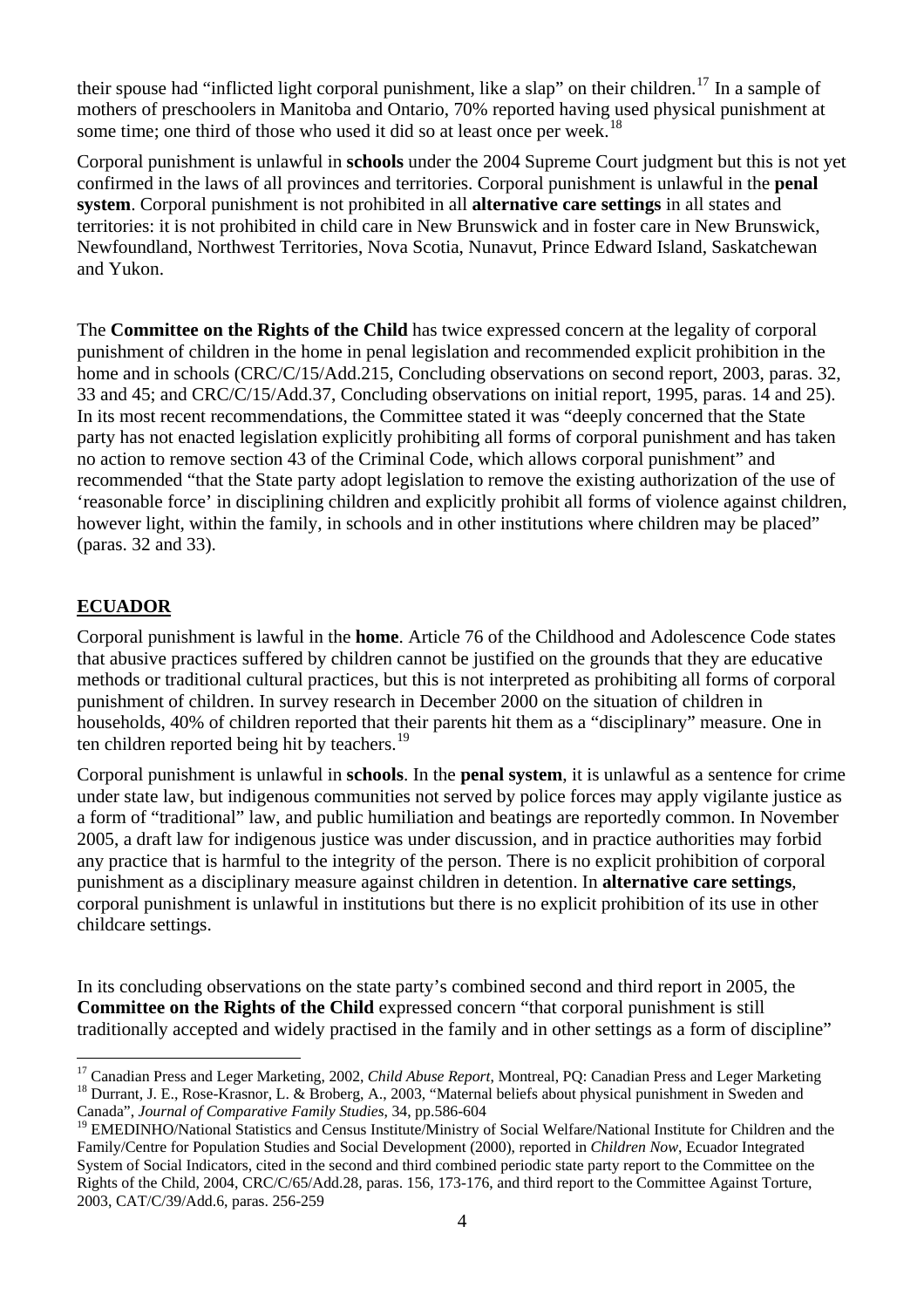and recommended "that the State party introduce and enforce legislation prohibiting all forms of corporal punishment in all settings, including in the family and alternative childcare system, as well as strengthening awareness-raising campaigns to ensure that alternative forms of discipline are administered in a manner consistent with the human dignity of the child and in conformity with the Convention, in particular article 28(2)" (CRC/C/15/Add.262, paras. 37 and 38).

## **EL SALVADOR**

Corporal punishment is lawful in the **home**. Article 215 of the Family Code (1994) states: "It is the parents' duty to correct their children appropriately and moderately ...."

Corporal punishment is prohibited in **schools** and in the **penal system**. We have been unable to establish the legality of corporal punishment in **alternative care settings**.

In its concluding observations on the state party's second report in 2004, the **Committee on the Rights of the Child** expressed concern at the prevalence of corporal punishment of children in the family and recommended legislative and other measures to ensure its prohibition (CRC/C/15/Add.232, paras. 43 and 44).

### **KYRGYZSTAN**

Corporal punishment is lawful in the **home**.

Corporal punishment is unlawful in **schools** and in the **penal system**. In **alternative care settings**, it is prohibited in residential institutions but not in foster care and other childcare settings.

The **Committee on the Rights of the Child** first recommended prohibition of corporal punishment in the family to the state party in 2000, following examination of its initial report (CRC/C/15/Add.127, para. 40). In 2004, in its concluding observations on the second report, the Committee reiterated its concerns "about the abuse and neglect that take place in families, in particular with regard to children and against adolescent girls" and recommended that the state party "carry out effective publicawareness campaigns and adopt measures to provide information, parental guidance and counselling with a view, inter alia, to preventing violence against children, including the use of corporal punishment" (CRC/C/15/Add.244, paras. 43 and 44). The Committee expressed concern about the legality of corporal punishment and recommended that the state party "expressly prohibit corporal punishment by law in the family, in schools, in institutions and in other childcare settings" (paras. 45 and 46). The **Human Rights Committee** has also recommended prohibition of corporal punishment of children in educational institutions (CCPR/CO/69/KGZ, Concluding observations on initial report, 2000, para. 19).

#### **MONGOLIA**

Corporal punishment is lawful in the **home**. As at May 2007, the government was considering prohibition. Large scale comparative research into the views and experiences of over 3,000 across Southeast Asia and the Pacific was carried out by Save the Children in 2005. Physical punishments mentioned by the 607 children in Mongolia included slapping, hitting with implements, forcing to the ground, bearing with a rubber baton, pinching, grabbing, pulling hair and scratching. Children in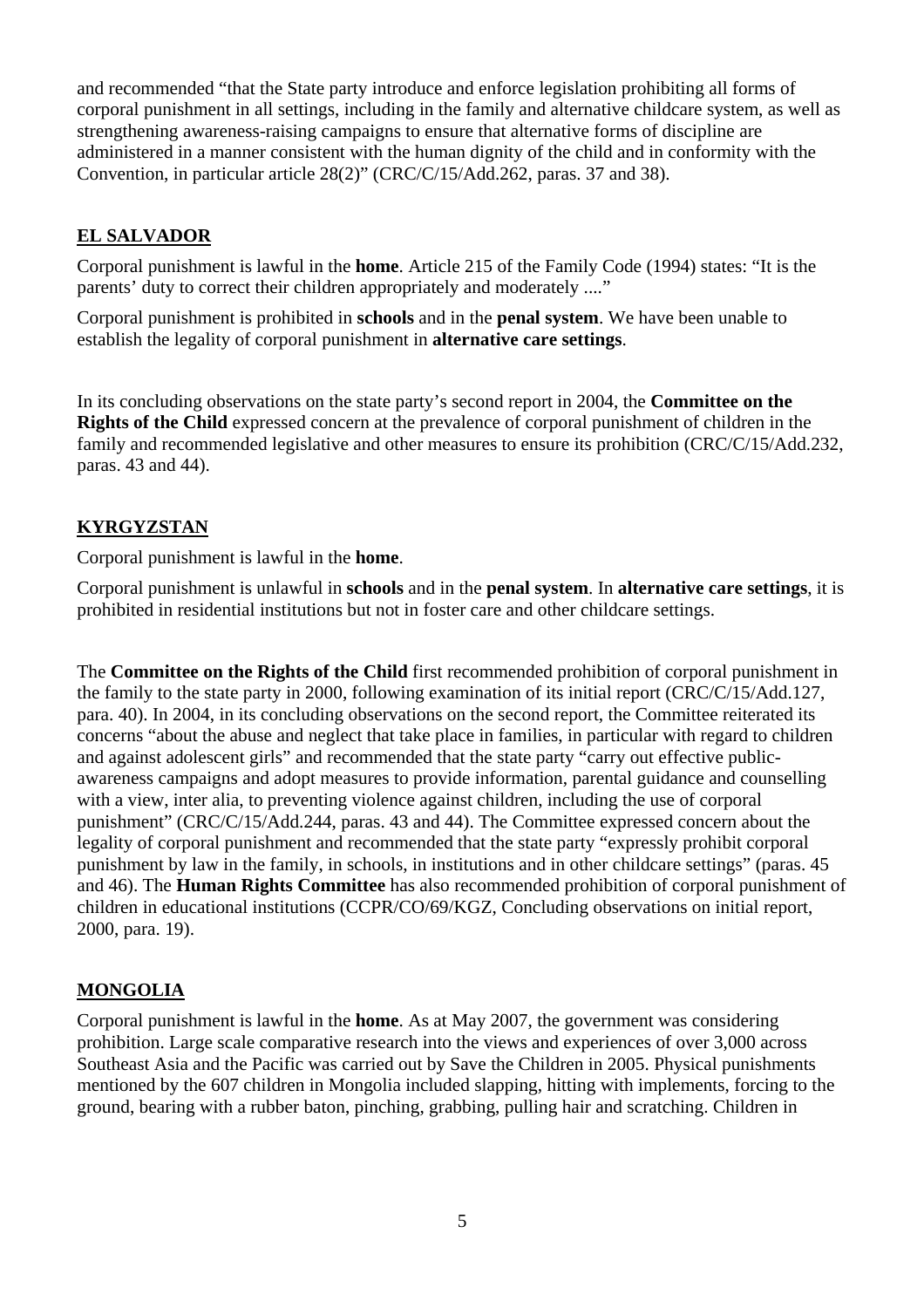institutions mentioned adults stomping on their stomachs, being forced to the ground, having to stand in the hot sun, being hit with a rubber baton. $^{20}$  $^{20}$  $^{20}$ 

Corporal punishment is prohibited in **schools**. In the **penal system** it is unlawful as a sentence for crime but there is no explicit prohibition of its use as a disciplinary measure in penal institutions. It is lawful in **alternative care settings**.

In its concluding observations on the state party's second report in 2005, the **Committee on the Rights of the Child** expressed concern "that corporal punishment of children remains socially acceptable in Mongolia and it is still practised in families and also in places where it has been formally prohibited, such as schools and other institutions" and "that Mongolian legislation does not expressly prohibit corporal punishment in the family" (CRC/C/15/Add.263, para. 29). The Committee recommended explicit prohibition of corporal punishment in the family (para. 30).

### **MYANMAR**

Corporal punishment is lawful in the **home**. Article 66 of the Child Law provides for "admonition by a parent, teacher, or other person having the right to control the child". In a comparative study of 10,073 children aged 9-17 years across East Asia and the Pacific by UNICEF and Research International Asia (Thailand) in 2001, 40% of those surveyed in Myanmar reported having been beaten by their parents.<sup>[21](#page-5-1)</sup>

Corporal punishment is prohibited in **schools** under government directives issued regularly since the 1950s, but as at 2004, the prohibition had not been confirmed in law and article 66 of the Child Law (see above) applies. In the **penal system**, corporal punishment is prohibited as a sentence for crime but there is no explicit prohibition of its use as a disciplinary measure in penal institutions. It is lawful in **alternative care settings**, where article 66 of the Child Law applies.

The **Committee on the Rights of the Child** first raised concerns about the legality of corporal punishment, and recommended its prohibition, following examination of the state party's initial report in 1997 (CRC/C/15/Add.69, para. 28). In 2004, in its concluding observations on the second report, the Committee reiterated its concerns (CRC/C/15/Add.237, para. 38): "The Committee is deeply concerned that article 66 (d) of the 1993 Child Law provides for possible 'admonition by a parent, teacher, or other person having the right to control the child' and that corporal punishment continues to be regarded as acceptable in society. The Committee is also concerned that the State party has not repealed the Whipping Act and that the orders prohibiting corporal punishment in schools do not seem to be effective." The Committee recommended "that the State party repeal article 66 (d) of the 1993 Child Law and prohibit corporal punishment in the family, the schools and other institutions, and undertake education campaigns to educate families and professionals on alternative forms of discipline" (para. 39).

#### **PORTUGAL**

 $\overline{a}$ 

Since 2007, corporal punishment is prohibited in all settings, including the home.

<span id="page-5-0"></span><sup>&</sup>lt;sup>20</sup> Beazley, H., S. Bessell, et al., 2006, *What Children Say: Results of comparative research on the physical and emotional punishment of children in Southeast Asia and Pacific, 2005*, Stockholm, Save the Children Sweden 21 UNICEF, 2001, *Speaking Out! Voices of Children and Adolescents in East Asia and the Pacific*

<span id="page-5-1"></span>